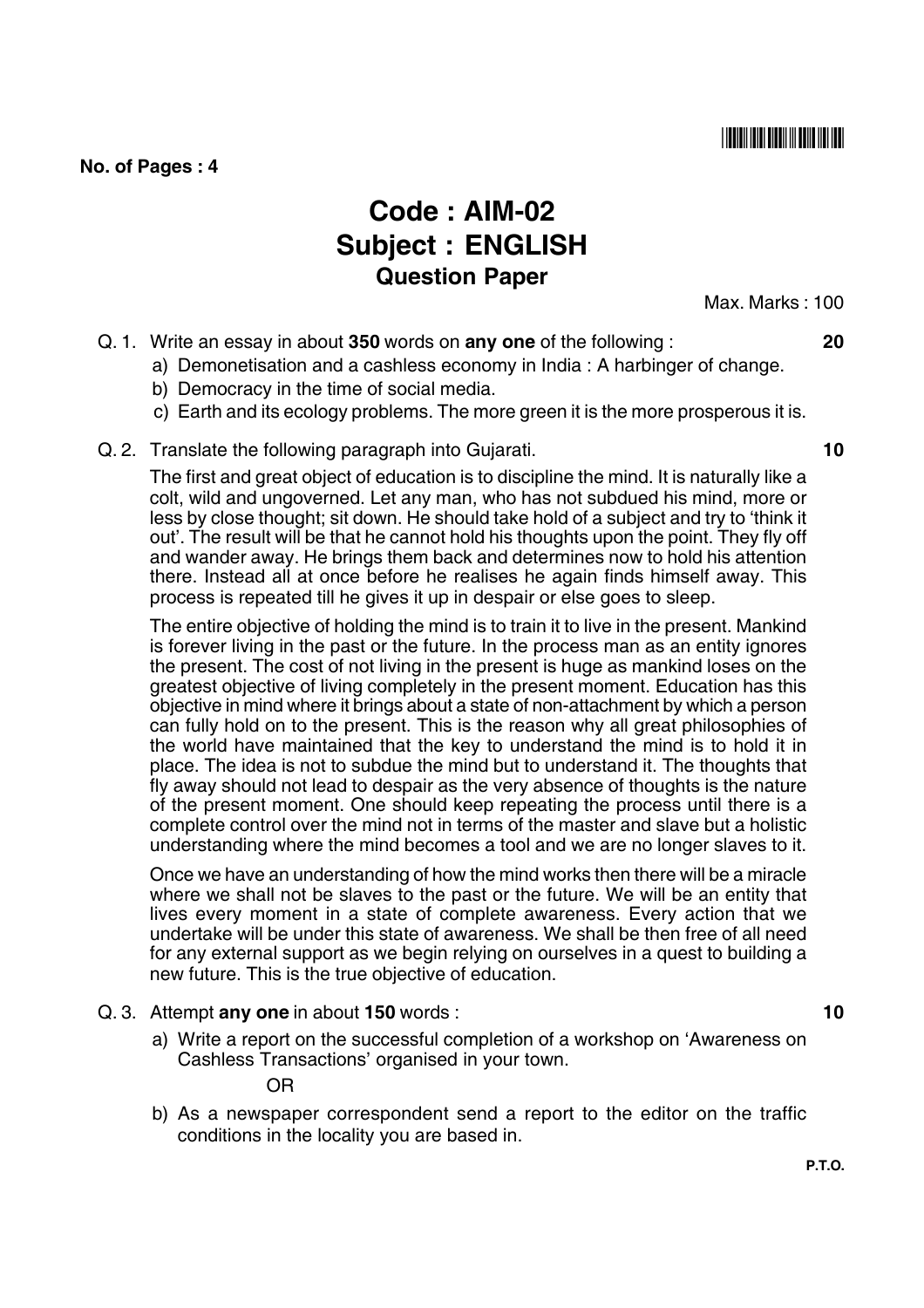## **AIM-02**  $\qquad \qquad \qquad$   $\qquad \qquad$   $\qquad \qquad$   $\qquad \qquad$   $\qquad \qquad$   $\qquad \qquad$   $\qquad$   $\qquad$   $\qquad$   $\qquad$   $\qquad$   $\qquad$   $\qquad$   $\qquad$   $\qquad$   $\qquad$   $\qquad$   $\qquad$   $\qquad$   $\qquad$   $\qquad$   $\qquad$   $\qquad$   $\qquad$   $\qquad$   $\qquad$   $\qquad$   $\qquad$   $\qquad$   $\qquad$   $\qquad$   $\qquad$

-

- Q. 4. Attempt **any one** in about **150** words : **10**
	- a) As a President of the Management Committee of your society write a letter congratulating the daughter of one of the society members who won the first prize in the state level *Khelkumbh.*

OR

- b) Write a letter to the Joint Telecom Officer of your area telephone exchange complaining about the phone services in your area.
- Q. 5. Make a précis of the following passage to one third and give it a suitable title. **10** For India to be globally competitive in the 21<sup>st</sup> century, a critical factor would be our ability to harness our knowledge potential. With 550 million people below the age of 25, our human capital is our greatest asset. To best utilize this bourgeoning potential the country needs a knowledge oriented paradigm and focused capacity and quality building in the field of education. The potential is tremendous, but the task of realizing it is daunting too. Keeping this scenario in mind, the National Knowledge Commission (NKC) has proposed a blueprint for reform of our knowledge related institutions and infrastructure which will enable India to meet the challenges of the future.

The Commission focused on five key aspects of knowledge : enhancing access to knowledge, reinvigorating institutions where knowledge concepts are imparted, creating a world class environment for creation of knowledge, promoting applications of knowledge for sustained and inclusive growth and using knowledge applications in efficient delivery of public services. Specific focus areas were identified to realize each of these objectives. NKC carried out wide stakeholder consultations, in particular engaging non-government organizations and experts in the form of working groups, while formulating recommendations. Till date, recommendations have been submitted on 24 focus areas in the form of letters to the Prime Minister. These were widely disseminated in two compilations : Report to the Nation 2006 and 2007. The recommendations, also accessible through the NKC website, have been widely debated. NKC has also reached out to state governments after the recommendations have been submitted. This volume outlines NKC's recommendations on education.

Provision of universal access to school education is the minimum essential for the development of a true knowledge based society. Recent statistics, however, show that of the 200 million children in the 6-14 age group, around 30 million remain un-enrolled and about 85 million drop-out. Another problem is the lack of vocational skills. NSS data (61<sup>st</sup> round 2004-05) indicates that of the individuals in the labour force aged 15-29, only two per cent have received formal vocational training and another eight per cent reported to have received non-formal vocational training. This figure is far higher in developed countries : 96 per cent in South Korea, 80 per cent in Japan, 75 per cent in Germany, 68 per cent in UK and even developing countries, 28 per cent in Mexico, 22 per cent in Botswana. A part of the unemployment problem emanates from the mismatch between the skill requirements of the market and the skill base of the job seekers.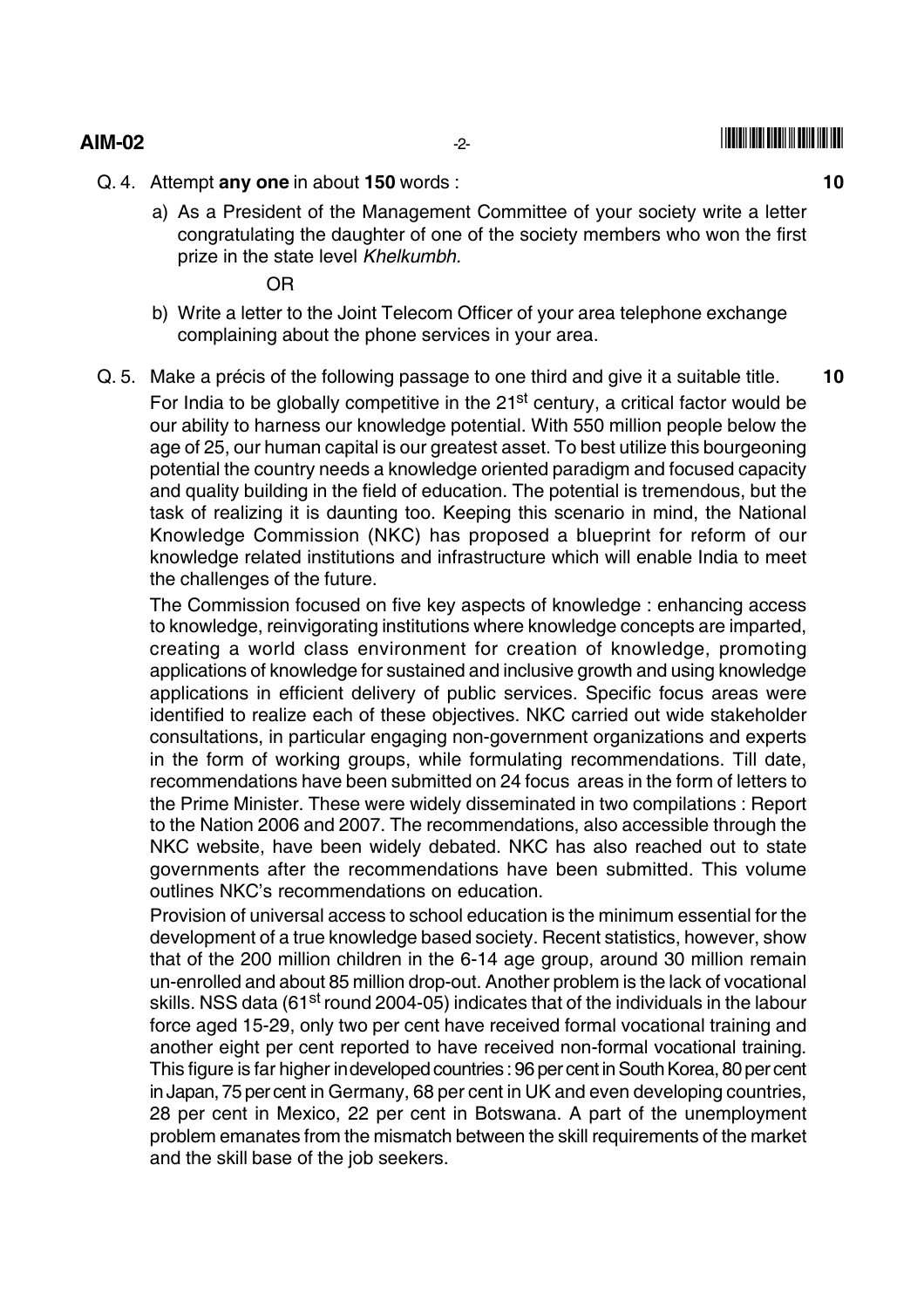### --

- Q. 6. Write a newspaper article on the following issue faced by the general public. **5** There has been an issue of private schools collecting higher fees unlawfully and not following the directives of the government resolutions in regard to maintaining the standards of quality education. Write a newspaper article as an aware member of the civil society.
- Q. 7. An academic institution has been recently accredited by NAAC. Draft a press release informing the general public regarding the same. **5**
- Q. 8. Explain and elaborate on **any one** of the following : **5**
	- a) The whole purpose of education is to enlighten and become more holistic. OR
	- b) Forewarned is better warned.
- Q. 9. Read the following passage and answer the questions given below : **5**

Early morning when you open the newspaper, headlines like "House looted and inmates attacked; The gang was composed of youths 16 to 20 years of age.", "Students attack the bus driver and conductor", "violence in the college campus", attract our attention. Invariably you find that the age group of these miscreants is between 15-25. Why is it that there is so much of anger, frustration and discontent among this younger generation ? When this is analysed, "the generation gap", though a hackneyed topic, is a phenomenon which must not be ignored. We as adults want to project our ambitions, ideas and ideology on our children. In our enthusiasm we sometimes become blind to the fact that our children do not have the aptitude for a particular subject or profession and perhaps the right attitude. Our child is influenced by peer groups and it is for us to meet them halfway.

It will be relevant to refer to a short verse from the *subhashitani* which says that a child should be treated as a prince till the age of five, like a slave till the age of 16 and like a friend after the  $18<sup>th</sup>$  year. The first quarter of the verse allows us to pamper the child. The second quarter means hard work, dedication and conscious commitment to academics. Once the child attains youth at 18 he or she have to be treated as adults.

Timely shifting and the modification of inter personal behaviour will be a great help in moulding the youth of today. Parents and institution's play this valuable role in moulding the youth of tomorrow.

### **Questions :**

- 1) What is the main reason behind conflicts between the acts of youth and expectations of parents ?
- 2) What do parents ignore in the process of imposing their expectations on their children ?
- 3) What should be the focus during the adolescence period ?
- 4) How should a child be treated according to the *subhashitani* ?
- 5) What will be a great help in the moulding of the youth of today ?